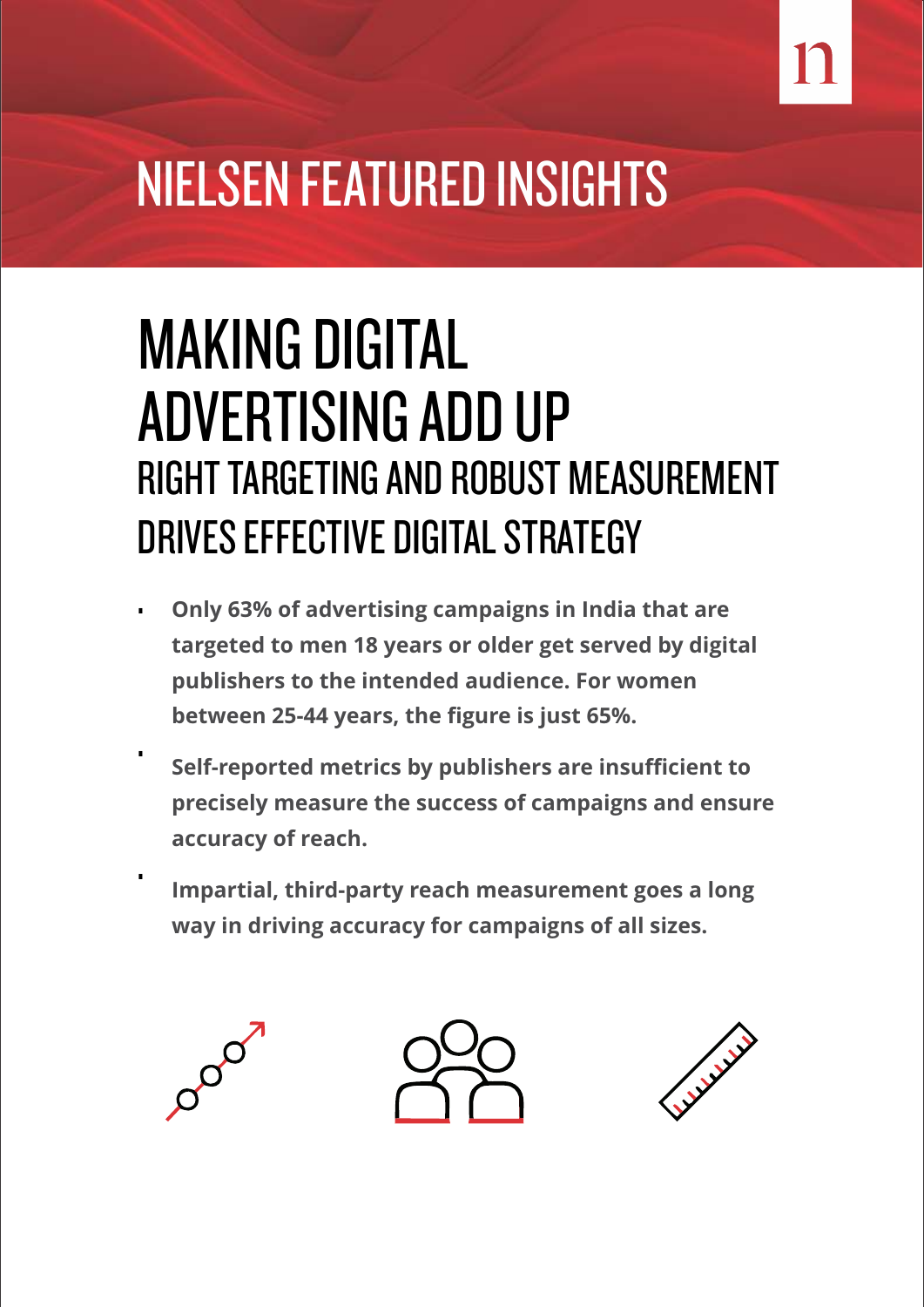Businesses around the world have transitioned from testing the digital advertising waters to planning and budgeting their digital spend well in advance. But many still have questions about the efficiency of their digital ads.

Some advertisers continue to increase their digital spend to broaden their reach and then measure success through using traditional key performance indicators (KPIs) like impressions, clicks and click-through rates (CTRs). This is problematic because advertisers base their campaign spend on metrics that publishers deliver, which presents somewhat of a conflict of interest. In the absence of awareness about alternative assessors, many advertisers believe that these publishers are able to accurately identify the profile of every user and therefore deliver a high level of precision in reaching the desired audience of their advertising campaigns.

#### ADVERTISERS ARE NOT CONVINCED ABOUT THE NEED FOR IMPARTIAL THIRD-PARTY MEASUREMENT

Despite the general dependence on publishers for performance metrics, some advertisers appreciate the improved accuracy and impartiality of thirdparty reach measurement. But they don't pursue the possibility because they are uncertain about which corrective measures to take based on the reported metrics. Moreover, advertisers also believe that third-party reach measurement would only be worth the effort if they spend substantially more than their counterparts on digital advertising.

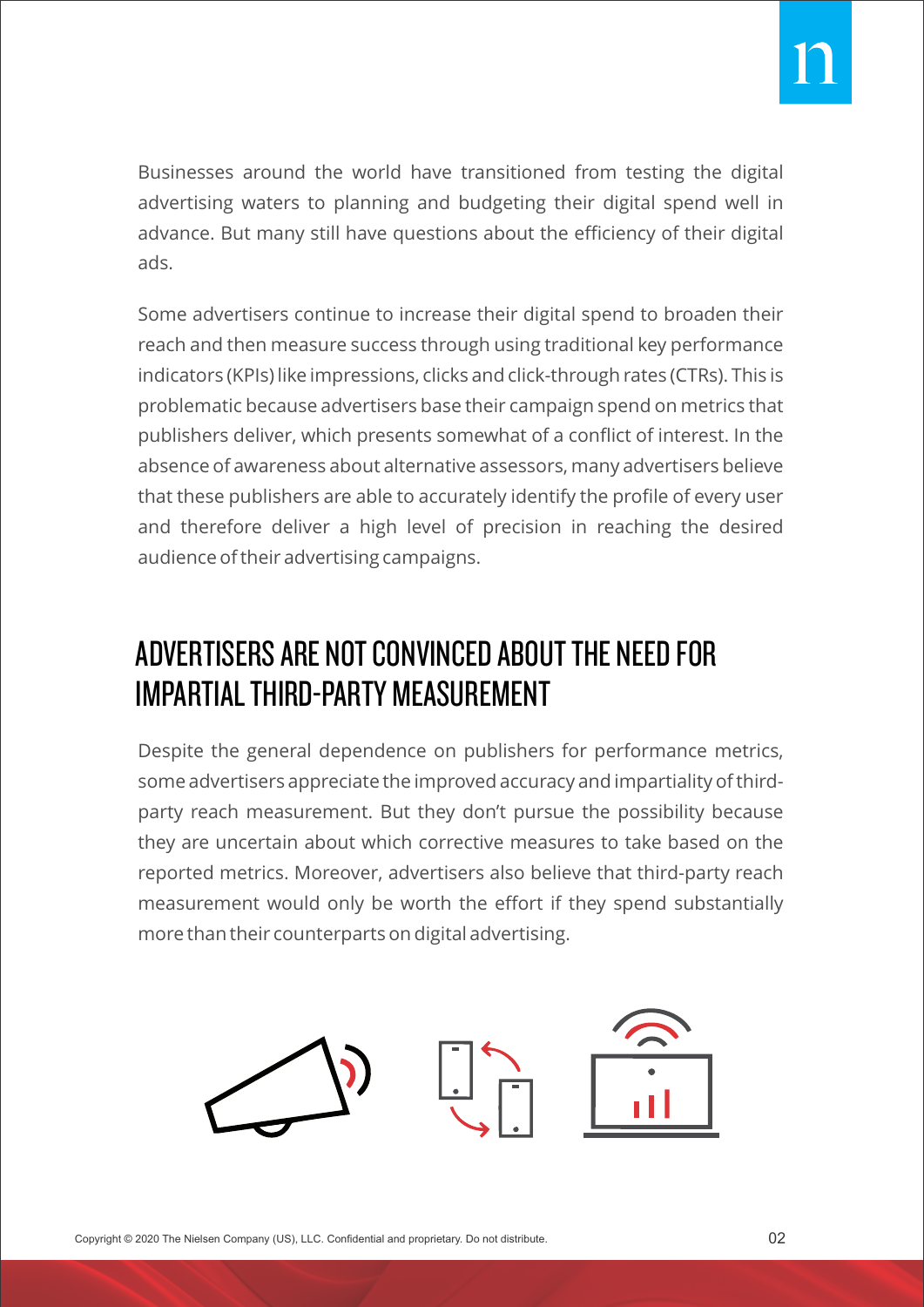

SOME ADVERTISERS APPRECIATE THE ACCURACY AND IMPARTIALITY OF THIRD-PARTY MEASUREMENT OF REACH, BUT THEY DON'T PURSUE THE POSSIBILITY BECAUSE THEY ARE UNSURE WHICH CORRECTIVE MEASURES TO TAKE BASED ON THE REPORTED METRICS.

#### IT'S A MYTH THAT PUBLISHERS TARGET CAMPAIGNS WITH A HIGH LEVEL OF PRECISION

Publishers have the distinct advantage of being able to capture huge amounts of data about customers on their platforms. Consequently, advertisers believe publishers are in the best position to most accurately target their campaigns. The belief that digital advertising offers the most precise targeting stems from the self-reported metrics that advertisers receive from publishers.

Going forward, as advertisers increase their digital ad spend, they will need empirical evidence that the targeting in digital campaigns is accurate. Thirdparty reach measurement solutions like Nielsen's Digital Ad Ratings (DAR) address this imminent need.

Nielsen DAR's meta analysis of over 6,000 campaigns reveals the headroom for making ad targeting more efficient. For campaigns that were targeted toward men between 25 and 44 years old, only 68% of impressions reached the intended audience. Comparatively, a mere 65% of impressions were accurately served to women between 25 and 44. These figures show that advertisers that spend on buying and reaching audiences on digital media need to start using independently reported on-target reach, frequency and gross rating points to measure the effectiveness of their campaigns.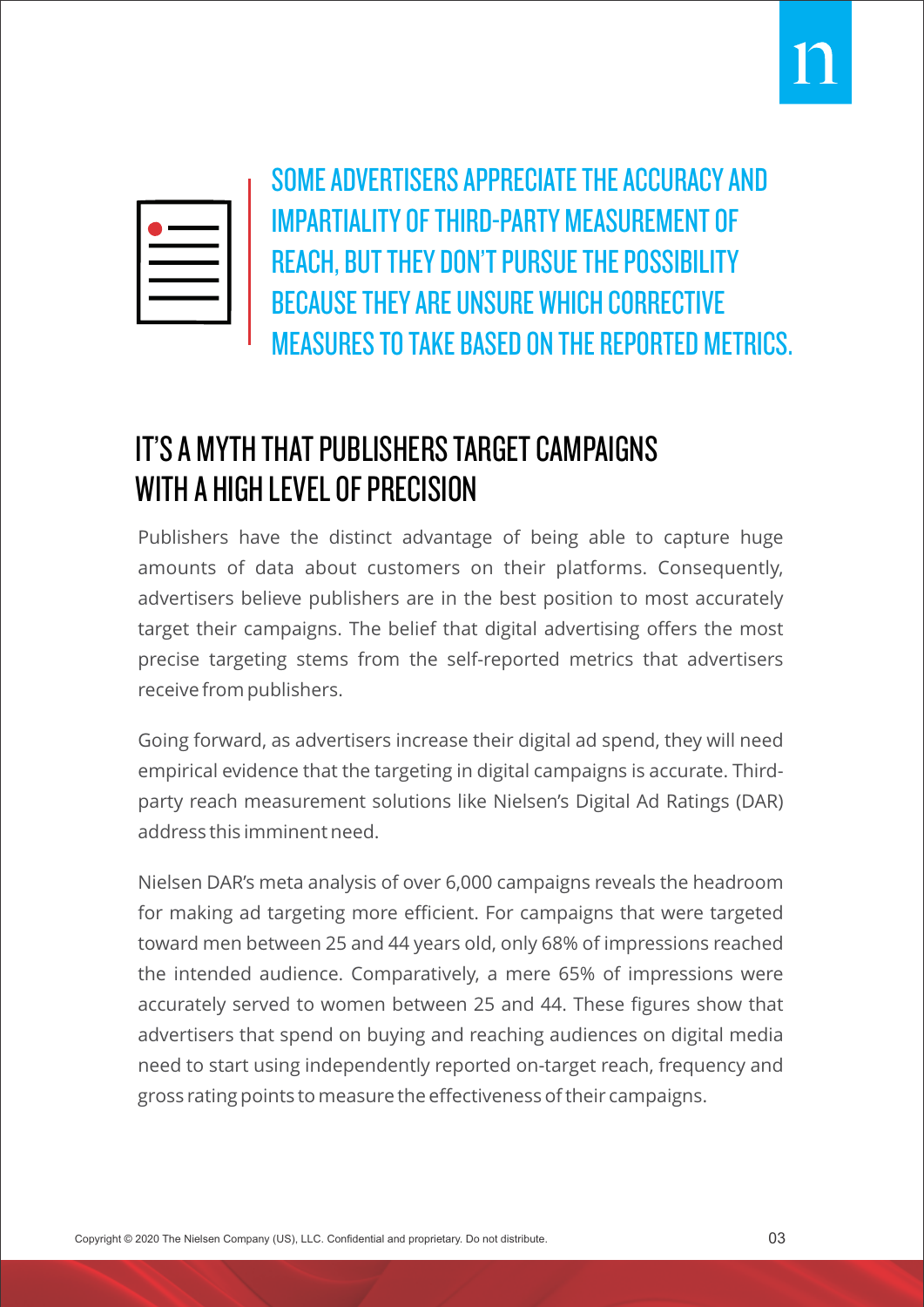#### ON-TARGET AVERAGES BY TARGET GROUP AND ADVERTISER CATEGORY FOR INDIA

TOTAL DIGITAL

|  | <b>AGE</b>                                                                                                                    | P                         | M   | F                    |  |
|--|-------------------------------------------------------------------------------------------------------------------------------|---------------------------|-----|----------------------|--|
|  | $18+$                                                                                                                         | 75%                       | 63% | 76%                  |  |
|  | $18 - 34$                                                                                                                     | 57%                       |     | 69%                  |  |
|  | $18 - 44$                                                                                                                     | 63%                       | 87% | 64%                  |  |
|  | $21+$                                                                                                                         | 63%                       |     | 81%                  |  |
|  | $25 - 44$                                                                                                                     | 82%                       | 68% | 65%                  |  |
|  | 25-54                                                                                                                         | 70%                       |     | 77%                  |  |
|  | <b>ADVERTISER CATEGORY</b>                                                                                                    |                           |     | <b>TOTAL DIGITAL</b> |  |
|  | $\left(\begin{array}{c}\n\hline\n\hline\n\hline\n\end{array}\right)$                                                          | <b>AUTOMOTIVE</b>         |     | 63%                  |  |
|  | CPG INC FOOD AND BEVERAGE<br>$\otimes$                                                                                        |                           |     | 70%                  |  |
|  | пĪ                                                                                                                            | <b>ENTERTAINMENT</b>      |     | 71%                  |  |
|  | ρ                                                                                                                             | <b>FINANCIAL SERVICES</b> |     | 69%                  |  |
|  | <b>HEALTH CARE AND PHARMA</b>                                                                                                 | 75%                       |     |                      |  |
|  |                                                                                                                               | <b>RETAIL</b>             |     | 72%                  |  |
|  | <b>TECHNOLOGY AND ELECTRONICS</b><br>пI<br><b>TELECOMMUNICATIONS</b><br>⊪<br>Source: Snapshot of DAR India On-Target Averages |                           |     | 78%                  |  |
|  |                                                                                                                               |                           |     | 74%                  |  |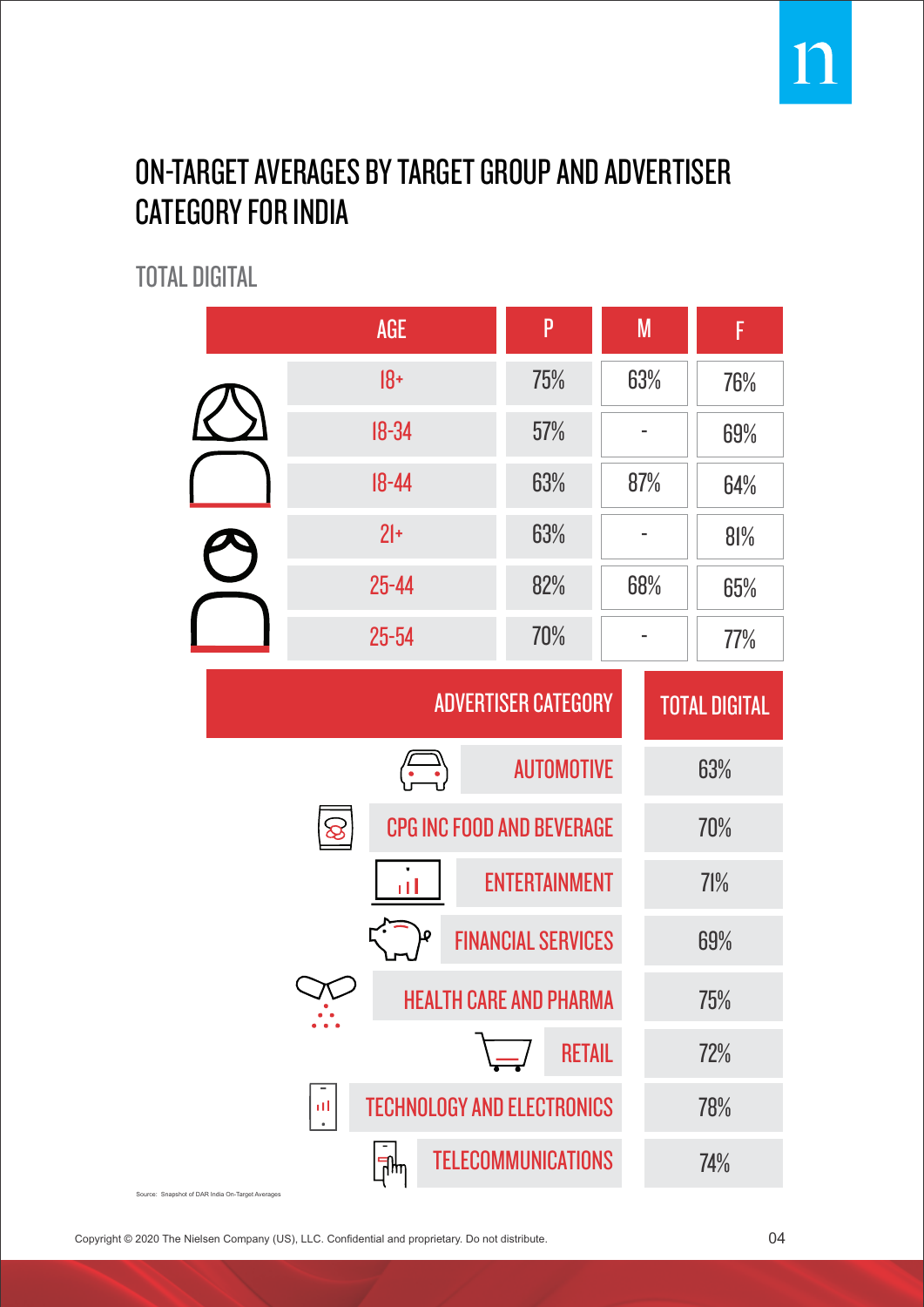Advertisers often believe that third-party reach measurement solutions need to be considered only by businesses that spend large amounts of money on digital advertising, but that's far from the truth. Precise reach measurement solutions are relevant for brands irrespective of the size of their digital investments.

For instance, a recent mid-sized campaign Kellogg's effectively used DAR readings to optimize the performance of its mid-size campaign as well as measure the key metrics of audience reached, number of unique users and how frequently these users came across the campaign.

- 1. Who the campaign reached.
- 2. How many unique users were reached.
- $\cdot$  3. How many times these users came across the campaign.

The insights revealed through these three critical metrics helped Kellogg's achieve a cumulative on-target rate of 70% after 29 days of the campaign, a substantial leap from the 28% of the first day. This translated into an improved media efficiency of 42%.

The important thing for advertisers to be cognisant about in the future is the increased need for accuracy of digital advertising measurement. Third-party reach measurement ensures that campaigns can be planned and delivered to the audience that it is meant for.